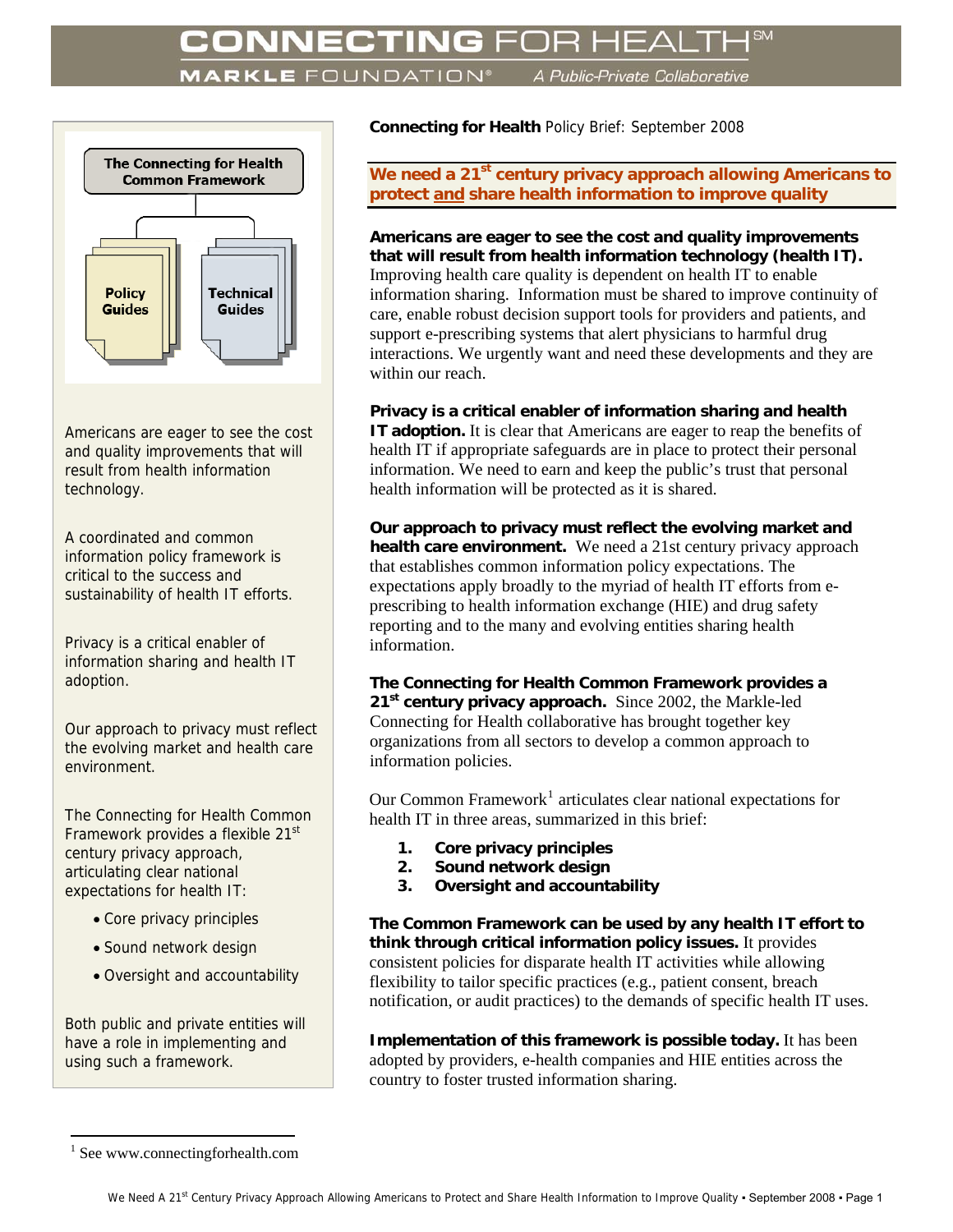# **CONNECTING** FOR HI

**MARKLE** FOUNDATION®

A Public-Private Collaborative

**Both public and private entities will have a role in implementing and using such a framework.** The shared framework will foster public trust, an investment as significant as standards for advancing information sharing.

- **Federal policymakers** Can make the key attributes of the framework a condition of any federally-funded health IT effort.
- **State policymakers –** Can build the framework into all state procurement and state health IT roadmaps.
- **HIE entities** Can require that all participants satisfy the key attributes of framework.
- **Private industry**  Can adopt policies and build informationprotective technology tools into products and business relationships.
- **Consumer groups**  Can use the framework to track and monitor health IT developments and evaluate policy proposals.

**In the context of federal health IT initiatives, Congress, Federal agencies and participants** would all use the framework, but in different ways.

- Congress would use the framework to "set the bar," establishing the broad expectations for any health IT effort without detailing onesize-fits-all national policies.
- Agencies would use the framework to develop the policies and rules for any health IT effort, tailored to the specifics of the initiative envisioned.
- Participants, including recipients of federal grants, would be required to document how they would achieve the elements of the framework.

# **1. Core Privacy Principles**

## **Health IT efforts must be built around the core privacy principles that protect information and enhance trust**

- The nine core privacy principles are: *openness and transparency, purpose specification, collection and use limitation, individual participation and control, data integrity and quality, security safeguards and controls, accountability and oversight, and remedies.*
- The principles require that limits be set on data collection and use, that patients have access to and reasonable control over their health information, and that security safeguards be adopted.
- Health IT initiatives must achieve privacy protection through both policy and technology tools.
- No one principle, including individual control or consent, is adequate on its own. Meaningful safeguards are achieved by applying these principles together. Applying some and not others can weaken the overall approach.

### Connecting for Health Common Framework Requirements

#### **CORE PRIVACY PRINCIPLES** – Every information-sharing effort must provide:

#### **Openness and Transparency**

- Communicate policies to participants and individuals
- Provide privacy notices to consumers
- Involve stakeholders in developing information sharing policies

#### **Purpose Specification**

- Specify the purpose of the data collection effort clearly and make it narrowly suited to the need

#### **Collection Limitation and Minimization**

- Assure that only data needed for specified purposes are being collected and shared

#### **Use Limitation**

- Establish processes to ensure that data are only used for the agreed upon and stated purposes
- Establish what data access is permitted for each user

#### **Individual Participation and Control**

- Allow individuals to find out what data have been collected and who has access, and exercise meaningful control over data sharing
- Give individuals access to information about them, and the ability to request corrections and see audit logs

#### **Data Integrity and Quality**

 $-$  Provide that data are relevant, accurate, complete and up-to-date

#### **Security Safeguards and Controls**

- Establish tools and mechanisms to provide that data are secured against breaches, loss or unauthorized access
- Establish tools and approaches for user authentication and access

#### **Accountability and Oversight**

- Establish who monitors compliance with policies and procedures for handling breach
- Produce and make available audit logs

#### **Remedies**

- $-$  Establish mechanisms for complaints
- Establish remedies for affected parties to compensate for harm caused by breach